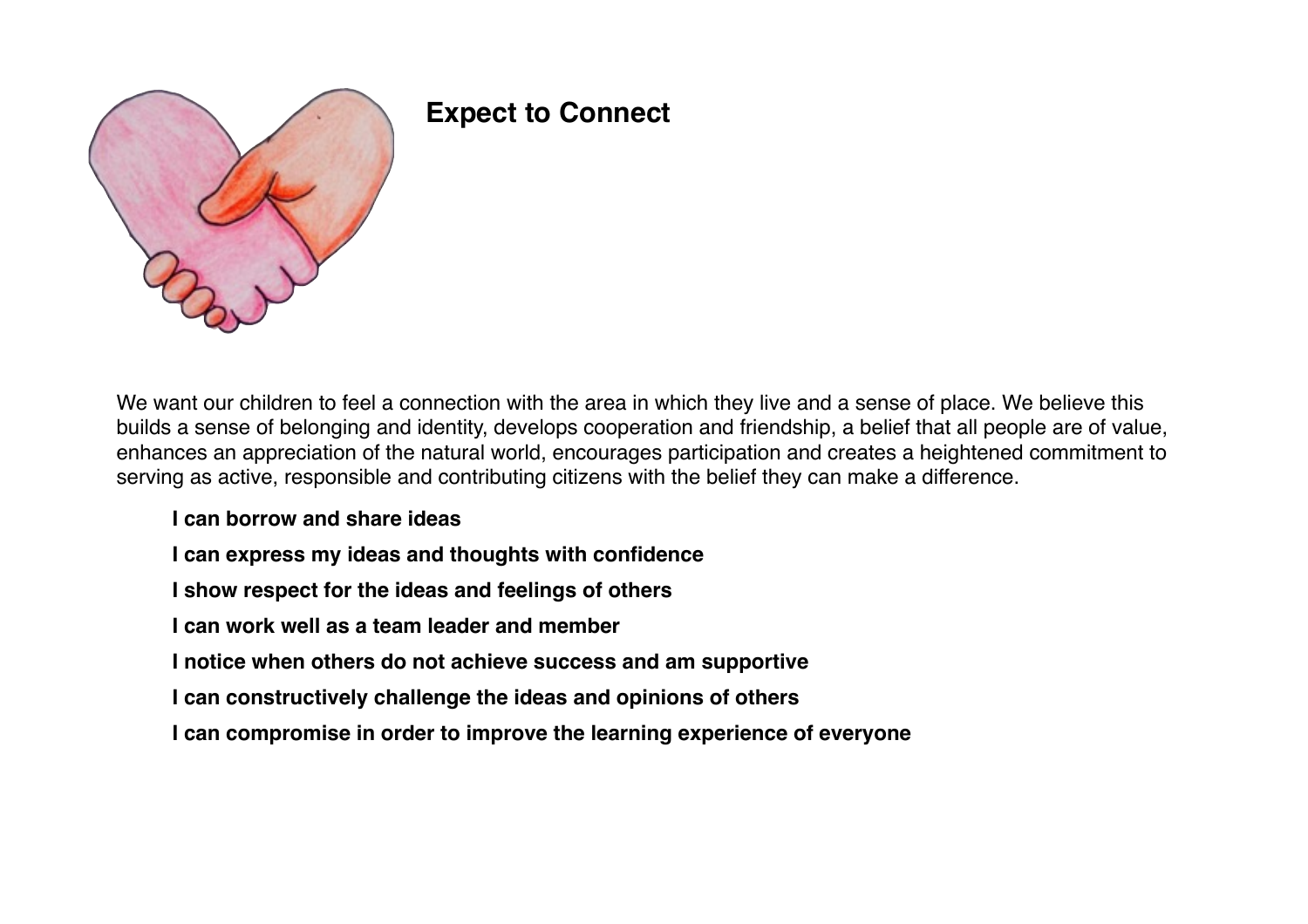#### **The Reflective Perspective**

We want our children to develop an ability to think of themselves, see things from a range of perspectives, improve on their own standards and strive to be and give their best. We believe it is important to thoughtfully reflect upon learning, make judgements and evaluations and learn from these reflections.

**I can talk confidently about what I have learnt I can use feedback and respond well to this in my learning I can identify what has helped me to learn well I can look back and learn from my mistakes and successes I can use what I have learnt to improve my ideas and learning I can use my mistakes and success to help the learning of others I can evaluate how I have learnt and use this to make me a great learner**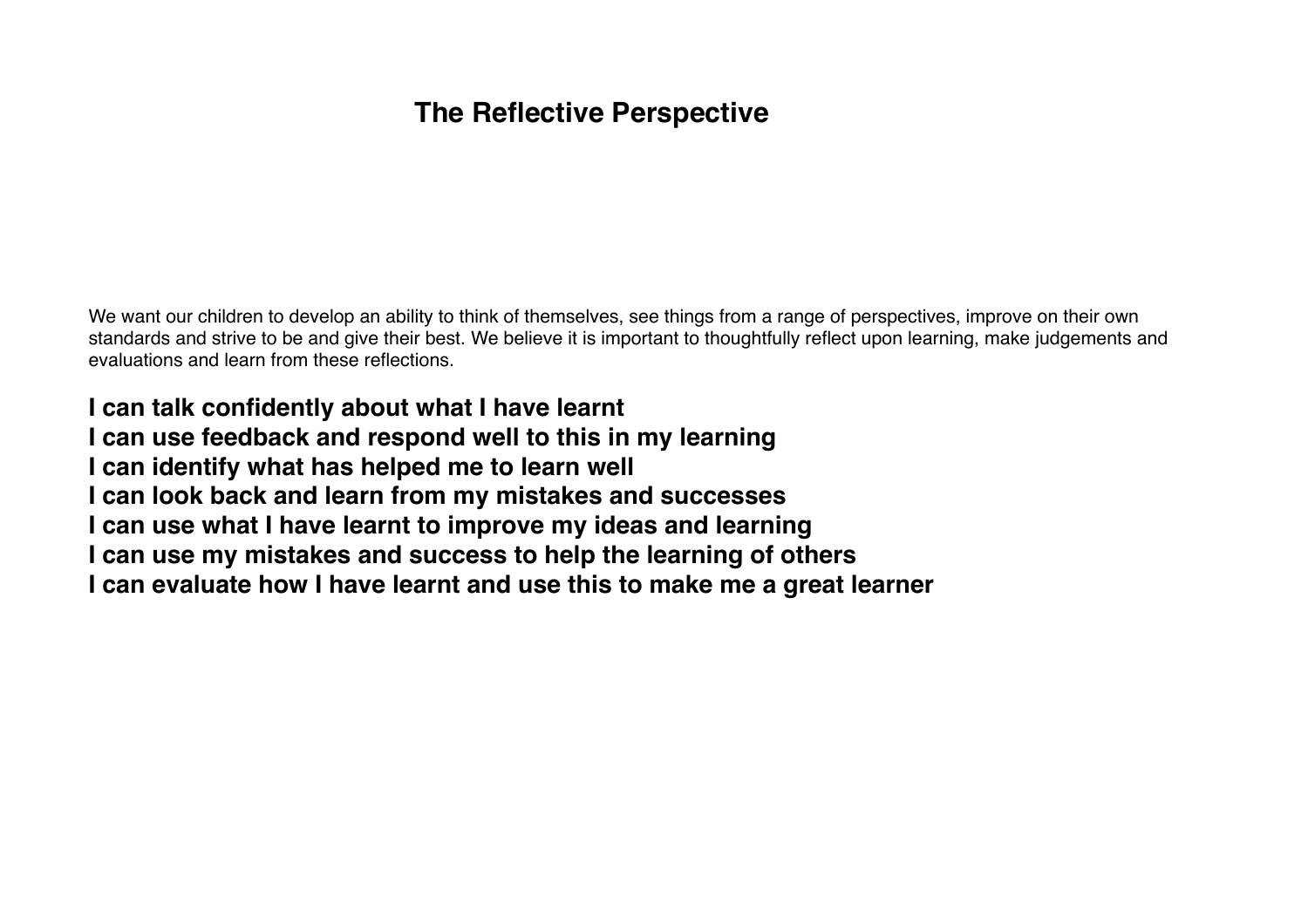## **Empathy and Equity**

We want our children to have a conscientious understanding of and respect for the rights, equality and diversity of all, without discrimination. We believe it is important to equip children with the skills, attitudes and behaviours needed to develop mutual understanding and respect, empathy, trust, honesty and tolerance. We want our children to become confident, fair and responsible individuals who make informed and responsible decisions throughout their lives.

**I can talk about how I feel I can manage my own feelings I can understand the feelings of others I recognise we are all unique and celebrate this I can put myself in someone else's shoes and show empathy I can read body language well I am open minded and can look at things from different perspectives**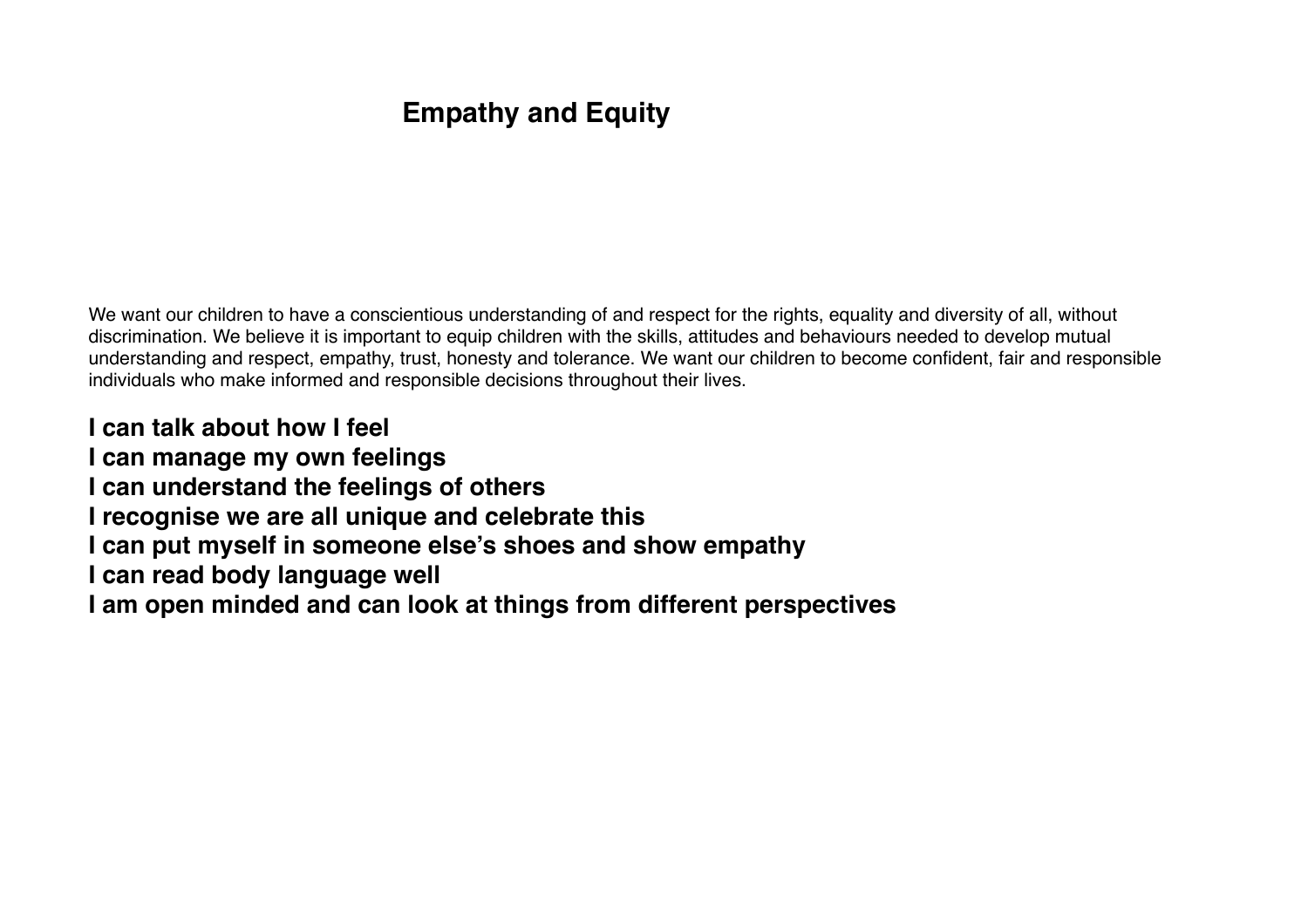

## **Believe in Me**

We want our children to have a high degree of self-belief and self-confidence with the capacity to be self-determining and exercise control over their own lives. We believe in the importance of persistence, independence and commitment, and the need for interest, ownership and involvement. We want our children to have emotional strength to face obstacles, collaborate with others, create realistic plans, and take concrete actions toward achieving their own goals leading to a sense of pride and belief in oneself.

**I always try my best I know what to do when I get stuck I can resist distractions and keep focused I know its ok to make mistakes and learn from these I can look for solutions to overcome problems in my learning I show resilience when my learning is challenging I have set belief in myself and use this to help me be successful**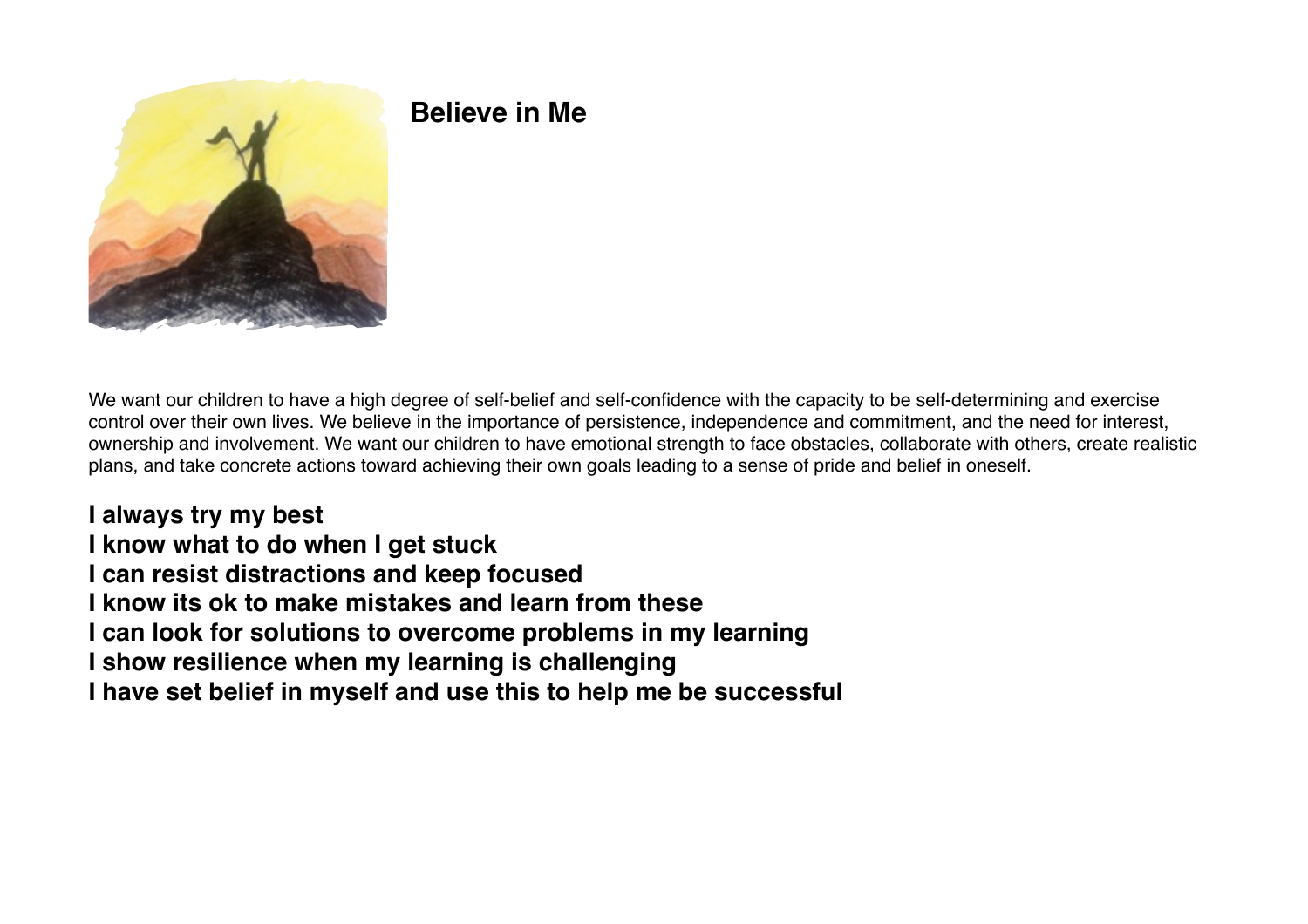

We want our children to be active learners who are inquisitive about their everyday life, ask questions, propose solutions to problems, and suggest ways of pursuing those solutions. We believe it important to nurture thinking skills, to develop creativity and imagination, and enable children to investigate collaboratively to be confident and challenging learners.

**I can think of lots of ideas I can spot patterns and similarities in my learning I can use my imagination and creativity to help me learn I can ask some good questions to help my thinking I can extract key information and use this to help my learning I can apply what I know to new learning I can evaluate the impact of my new ideas and ways of seeing things in my learning**